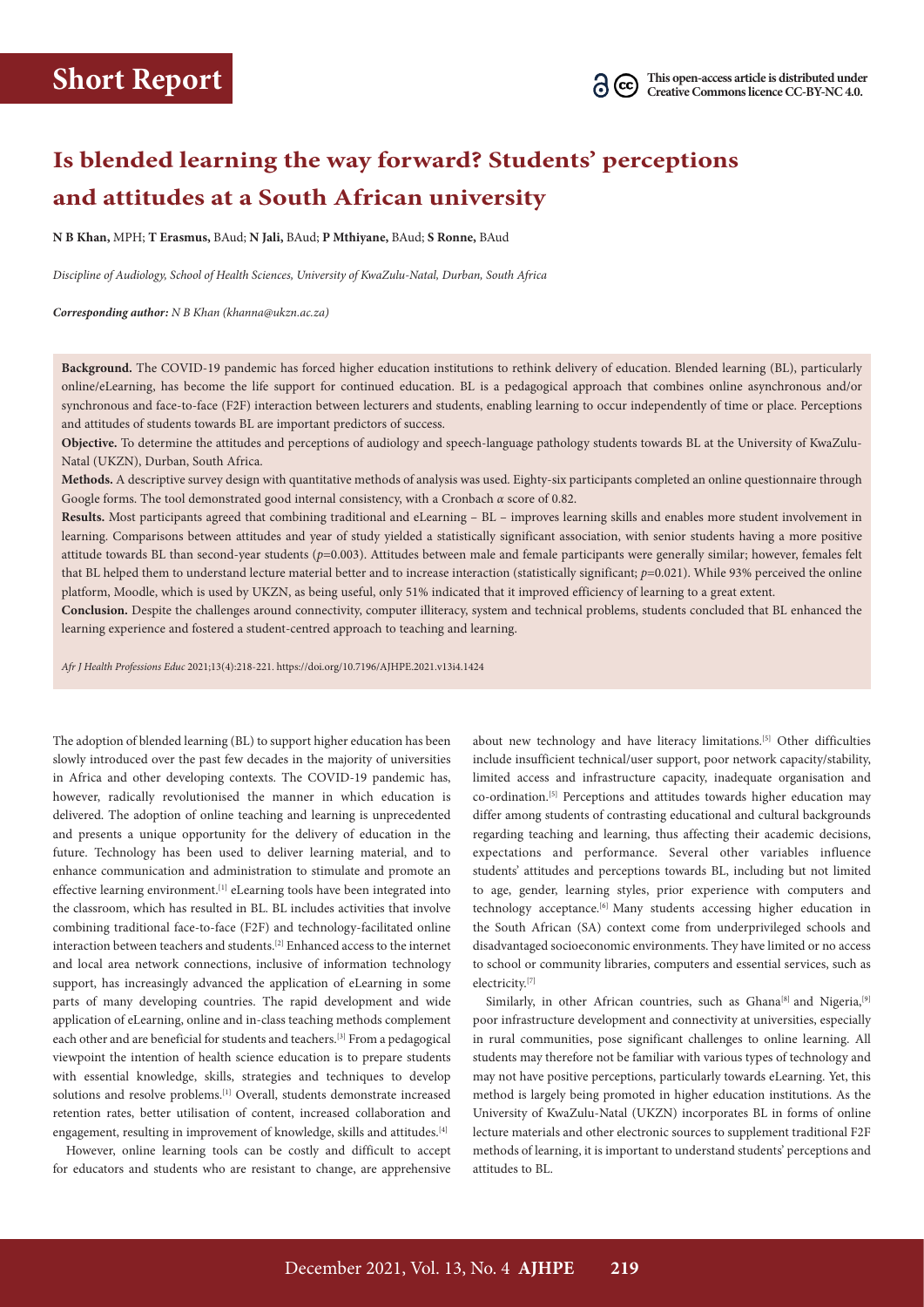# **Short Report**

# **Methods**

This study aimed to determine the attitudes and perceptions of audiology and speech-language pathology (SLP) students towards BL. A descriptive survey design with quantitative methods of analysis was implemented. The study population comprised all 178 audiology and SLP students from year 2 to year 4 at UKZN. There were 6 participants in the pilot study. Of the remaining 172, 86 completed a structured self-administered questionnaire, yielding a response rate of 50%. Most of the participants (80%; *n*=68) were female; 59% (*n*=50) were from the Discipline of Audiology and 53% (*n*=45) from the third year of study. Most (60%; *n*=52) of the students came from quintile 4 and 5 schools (quintile 1 represents the poorest schools and quintile 5 the most affluent schools), 50% (*n*=43) indicated that their homes were in urban areas, and 55% (*n*=47) lived at a university residence while studying. For most participants (54%; *n*=46) isiZulu was their home language. The questionnaire was developed by adapting questions from a study conducted by Aladwan *et al*.<sup>[10]</sup> and consulting the relevant research articles. The questions related to participants' exposure to and understanding and acceptance of BL; frequency of online activities; attitude and perceptions towards BL-enabling learning activities and outcomes; and ease of use of the online platform, its functionality and challenges encountered. It comprised closed-ended and open-ended questions, where participants could elaborate on or explain their perceptions and attitudes, as well as Likert scales. Data were collected online using Google forms. To ensure that the questionnaire and online system were appropriate for the main study, a pilot study was conducted with 6 students. Information obtained revealed that the length of the questionnaire was appropriate, the questions were not ambiguous, and it took students ~10 - 15 minutes to complete. The documents made available to participants on Google forms included an information document, the consent form and the questionnaire.

For the purpose of this research study, both descriptive and inferential statistics were used. Non-numerical data were coded and entered on Excel

(Microsoft Corp., USA) and then exported to SPSS version 26 (IBM Corp., USA) for analysis. The descriptive statistics were displayed in the form of frequencies and percentages. Pearson's  $\chi^2$  tests were used to determine associations between gender and attitudes; discipline and attitudes; and levels of students and attitudes. Fisher's exact test was used if any column had <5 entries. Non-parametric tests, i.e. the Wilcoxon rank-sum test and Kruskal-Wallis test, were used for data that did not follow the normal distribution to make comparisons between the two groups of continuous measures. The one-way analysis of variance (ANOVA) was used to compare the group means. The confidence level was set at 95%, with a significance level of 0.05. The data analysis was done in consultation with a statistician.

#### **Ethical approval**

Ethical approval to conduct the study was obtained from the Humanities and Social Sciences Research Ethics Committee (HSSREC), UKZN (ref. no. HSS/0314/0194). Gatekeeper access was provided by the registrar of the university and academic leaders of the respective disciplines.

### **Results**

About 74% (*n*=64) of participants had access to the internet outside of the main university premises, with 95% (*n*=82) accessing the internet daily. However, only 40% (*n*=34) accessed the Moodle online system on a daily basis – 61% (*n*=52) accessing it for ≤20 hours per month, mainly for quizzes, uploaded videos and assignments. Most participants (89%; *n*=77) agreed that a combination of traditional and eLearning is effective; improves learning skills (83%; *n*=71); enables students to be more involved in learning (84%; *n*=72); and encourages participation (84%; *n*=72). However, 38% (*n*=33) indicated that BL can be challenging. Participants had to rank the learning method in order of preference: 79% (*n*=68) indicated the F2F learning method, followed by 63.3% (*n*=57) BL and 46.5% (*n*=40) the eLearning method. There was a statistically significant association between

| Challenges, $n=58$                                                    | n(%)   | Recommendations, $n=48$                      | $n\left(\%\right)$ |
|-----------------------------------------------------------------------|--------|----------------------------------------------|--------------------|
| No difficulties                                                       | 9(16)  | No suggestions                               | 10(21)             |
| User friendly                                                         |        | No concerns                                  |                    |
| Connectivity and access issues                                        | 13(22) | Training of staff and students               | 5(10)              |
| Poor internet connection/network issues/bandwidth speed/limited       |        | Training of staff                            |                    |
| Wi-Fi/no internet                                                     |        | Orientation for computer-illiterate students |                    |
|                                                                       |        | Tutorials on Moodle use                      |                    |
| System and technical difficulties                                     | 11(19) | Lecturers                                    | 16(33)             |
| Issues with uploading and downloading lecture material/takes too long |        | Better organisation of material              |                    |
| Several restrictions on the system                                    |        | Upload lectures prior to lecture time        |                    |
|                                                                       |        | Add appropriate captions to lecture notes    |                    |
|                                                                       |        | Display content notifications                |                    |
| Lecturer issues                                                       | 13(22) | Improve Moodle platform                      | 11(23)             |
| Quizzes are confusing                                                 |        | Efficiency                                   |                    |
| Lecture notes not uploaded in time                                    |        | Effectiveness                                |                    |
| No content notifications                                              |        | Organisation                                 |                    |
| Personal factors                                                      | 6(10)  | Technical accessibility                      | 6(13)              |
| Computer illiteracy leads to frustration                              |        | Improve system capacity                      |                    |
| Not adequately interactive                                            |        | Increase uploading document size             |                    |
| Training and orientation regarding Moodle                             | 6(10)  |                                              |                    |
| Little guidance given to students about how to use Moodle             |        |                                              |                    |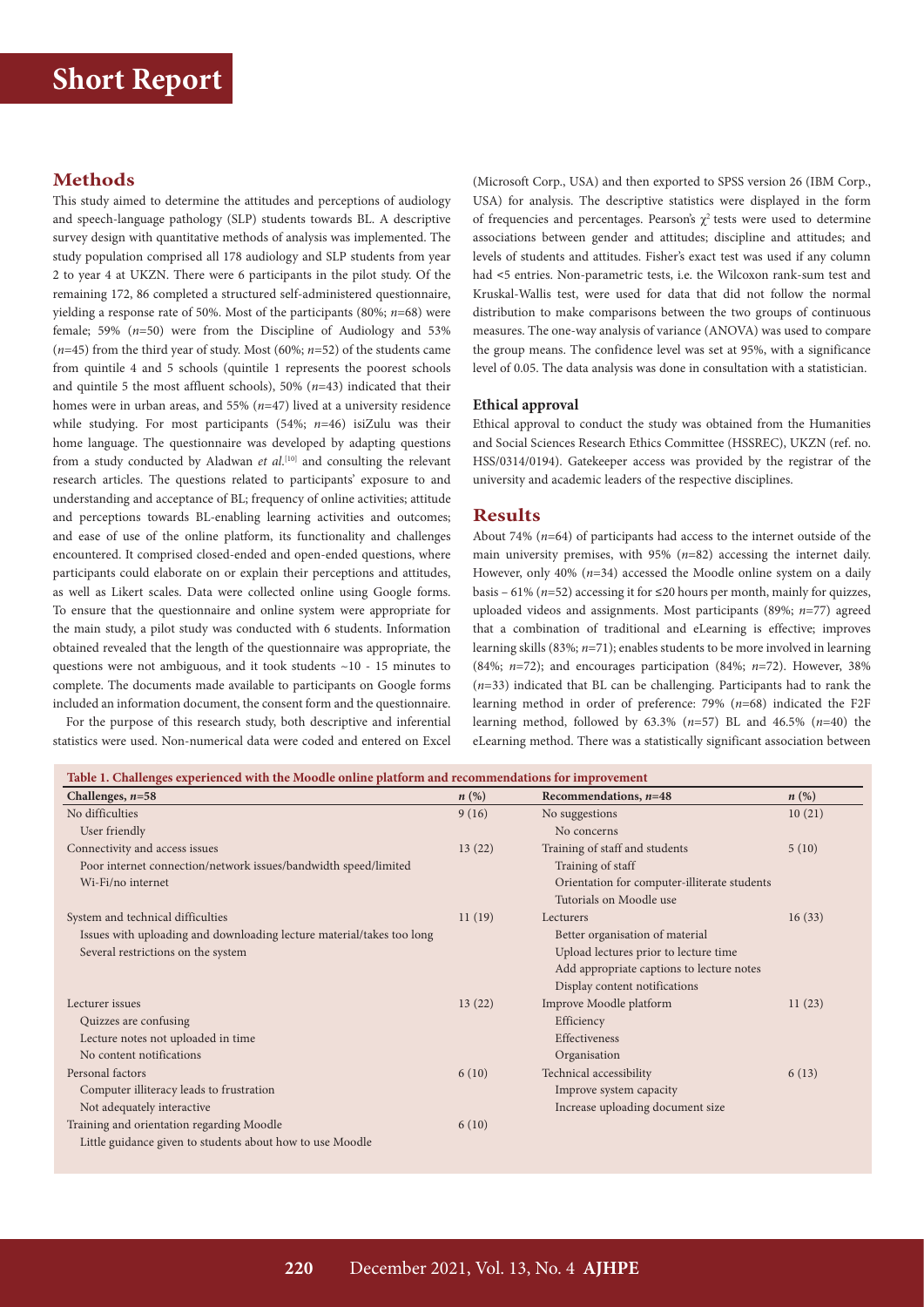the year of study and whether there was a preference for BL or F2F learning. Third- and fourth-year students had a more positive attitude towards BL than F2F learning than second-year students, which was statistically significant ( $p=0.003$ ) (Fisher's exact test). Students from urban and rural areas preferred F2F learning to the other methods; however, more students from rural areas indicated this as a preference (statistically significant; *p*=0.037) (Fisher's exact test). Male and female participants' attitudes towards BL were similar; however, more females agreed/strongly agreed that BL reinforces interaction ( $p=0.021$ ) (Fisher's exact test). Pearson's  $\chi^2$  test revealed that IsiZulu-speaking participants were more likely to agree that BL improves learning skills ( $p=0.042$ ); allows for joint participation ( $p \le 0.001$ ); allows for more reading for assignment preparation (*p*≤0.001); and that the material was well organised on Moodle ( $p=0.035$ ). The Wilcoxon's rank-sum test showed that there was a slight mean difference between the disciplines. Audiology students had a more positive attitude (mean (standard deviation (SD)) 1.94 (0.818)) than SLP students (2.33 (0.645)), and for the former BL was more meaningful than F2F learning, as it incorporated online discussions (statistically significant; *p*=0.023). The ANOVA test showed that with regard to perceptions, significant differences were noted between disciplines, with SLP students perceiving that BL was more convenient than F2F learning  $(F (1, 84)=4.53; p=0.036)$  and that BL contributes towards in-depth thought about a module (F (1, 84)=5.81; *p*=0.018). Participants were asked to rate the Moodle platform as either useful, not useful or unsure. The majority of participants (93%; *n*=80) described it as useful, but only 51% (*n*=44) perceived it as improving the efficiency of learning greatly. Pearson's  $\chi^2$  test revealed that there was a statistically significant relationship between those who had access to the internet and found BL to be more convenient than those who did not have access and found F2F learning more convenient ( $p=0.025$ ).

An open-ended question was administered, which was related to the challenges experienced with the online learning platform Moodle and recommendations for improvement. Fifty-eight participants responded to the question on challenges experienced with 16% (*n*=9) reporting no difficulties, while the other participants provided 5 key areas of concerns. Of the 48 that responded to recommendations, 21% (*n*=10) stated that they had no suggestions or concerns for the Moodle online platform and the other participants provided 4 main areas of recommendations (Table 1).

### **Discussion**

The majority of participants in the current study had access to the internet on the university premises and at off-campus residences, while >80% of the 250 students in 3 universities in north-eastern Nigeria did not have access outside of the university.<sup>[9]</sup> Access to the internet in various developing contexts is known to be problematic given the inadequate infrastructure and connectivity, especially for students residing in rural areas, even in the SA context. There therefore needs to be a concerted effort by all stakeholders to ensure access in rural communities, perhaps starting at the level of schools. Having adequate access to the internet on campus, in campus residences and private access could be one of the reasons that students in the current study had a more positive attitude towards BL. It was encouraging that most students preferred F2F learning and were also positive regarding BL. A study of medical students in India found an increasingly positive attitude to BL in fourth-year students, who were more prepared to be independent learners than first-year students, who have a preference for educator-directed

learning.[6] This could also be due to the familiarity with the system, its functionality and having gained more computer literacy and self-directed learning skills.<sup>[11]</sup> In constructing successful BL, course organisers must decide in advance which parts of the curriculum are to be delivered F2F and which can be delivered online or by another modality of eLearning. The balance between F2F education and eLearning is delicate, depending on factors such as learning outcomes, student level, electronic resources and trainer's experience. Measures should be taken to prevent students who lack computer skills from becoming disadvantaged or frustrated and developing computer-hostile attitudes. A study was conducted at an SA university in the Western Cape Province of students who did not have prior access to technology in their home or community, who did not feel proficient with computers, and who were not comfortable with online tasks. [7] Their limited knowledge of computers and BL also had an impact on how frequently they used BL.<sup>[7]</sup> It is suggested that all students entering university need to complete a compulsory computer literacy-certificated short course to ensure that they are proficient regarding online learning activities. Moreover, lecturer training in pedagogy and technology, administrative and technical support to ensure better organisation of course material, uploading material on time and verification of the uploaded material play an important role in the success of BL programmes. Continuous feedback from students about electronically delivered material is therefore important and should be included in the course evaluation. Future research to determine how the effects of BL translate to clinical audiology and SLP practice should be undertaken. The results of the current study are in agreement with those of other studies on the effectiveness of eLearning as part of BL, which showed that students' engagement was increased and their perception of the educational environment was improved. However, further research in this area is still necessary before lecturers can make assumptions regarding the long-term effects of BL in clinical education. The current study was based on attitudes and perceptions of benefit. Perhaps future studies could measure actual benefit and outcome using different methods, and determine responses related to preferences. A limitation of our study was that it was conducted at one university and had a small sample size, thereby limiting generalisability.

## **Conclusion**

BL is effective in improving students' skills, enhancing the learning experience and fostering a student-centred approach to teaching and learning. It can help students develop 21st century skills, such as communication, information literacy and the use of digital technologies, for a range of purposes. A blended approach to clinical education does have potential in addressing the highly contextual and complex health needs that are essential to perform competently in clinical practice. Although eLearning is an established and effective approach in health science, as demonstrated in other research studies, it should not replace traditional learning, as students in this study showed a preference for contact teaching. BL is probably a better approach than purely web-based/online teaching. All educational formats have strengths and limitations, BL being no exception, necessitating careful design, training, implementation and evaluation.

#### **Declaration.** None.

**Acknowledgements.** We acknowledge the contributions of all the study participants.